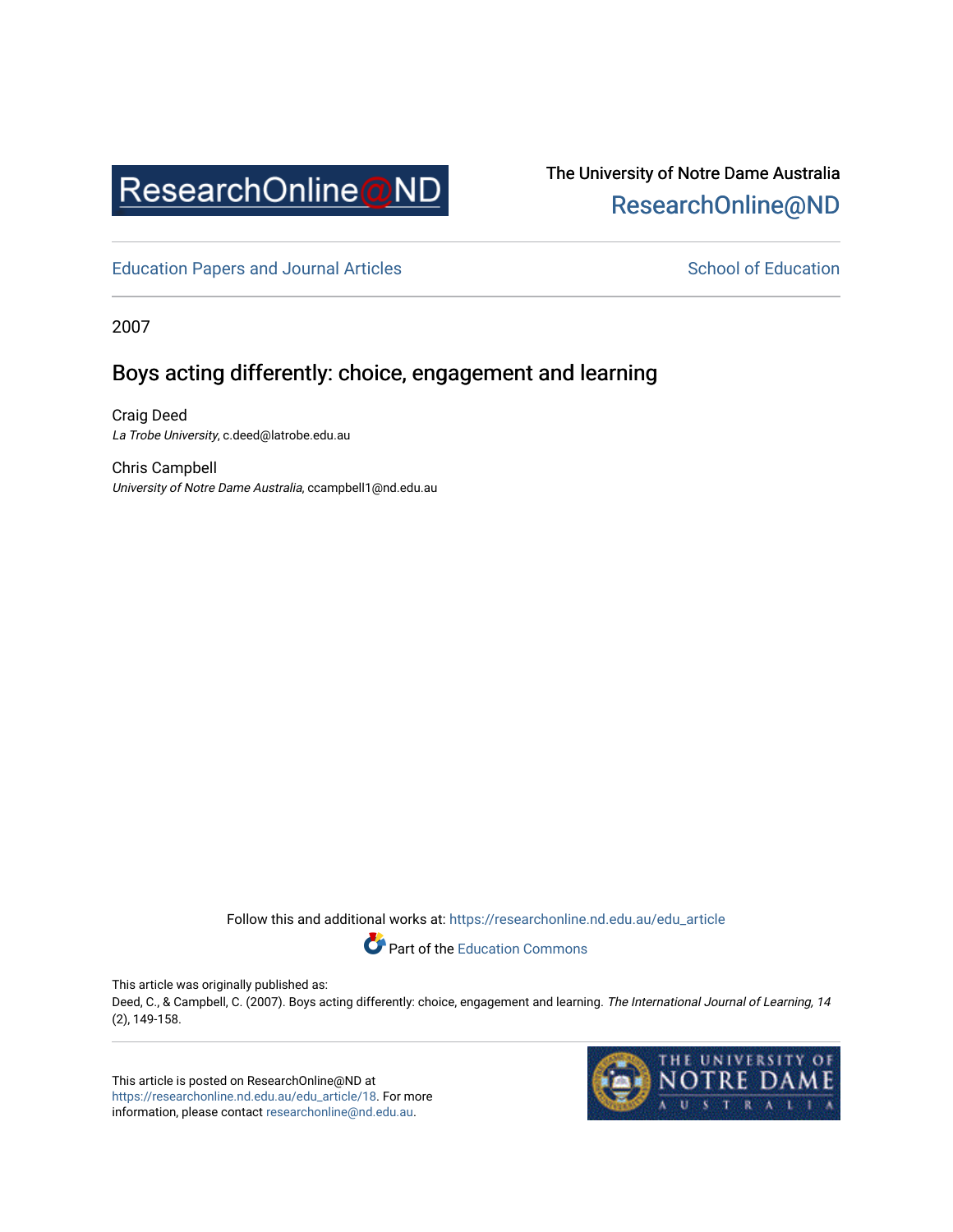### Introduction

This paper considers the rationalisations students have for choosing to resist or participate in classroom learning. This question is examined from a sociological perspective using the concept of agency.

Imagine, if you can, a classroom where one or more students break the rules, resist involvement in learning, seem to lack any motivation to learn, and continually ask the teacher what to do next. Teachers may refer to such students as *disengaged* from learning. If these students are choosing to disengage from learning, what could they tell us about their reasons for doing so? What could we learn from these students? Understanding the reasoning of students for their choices can inform teacher action to redress a significant contemporary issue – the educational disengagement of young adolescents (Smyth, McInerney & Hattam, 2003).

Disengagement can be conceptualised as intentional student resistance to a perceived lack of control over their own learning (Munns & McFadden, 2000; Powell, McIntyre & Rightmyer, 2006). Teachers may attempt to influence student resistant behaviours and school disengagement through the use of alternative pedagogical approaches (Ainley, 2004; Deed, 2006; Riordan, 2006; Skinner, Pappas & Davis, 2005). Learner-centred teaching is an example of a pedagogical approach that provides opportunities for students to actively take control of their learning (Smyth, 2006).

However, pedagogical strategies that give students more autonomy seem to assume that disengaged students are able to move from a pattern of resistance to a new role of engagement. It is this assumption that is examined here.

#### Student agency and learning theory

Giddens' (1984) stratification model of the agent is a key theoretical reference lens to view the issues considered in this paper. Agency is the capacity of individuals to take action (Giddens). Agency refers to doing and is concerned with moments when the agent makes a choice about how they will act. The decisions that students make, according to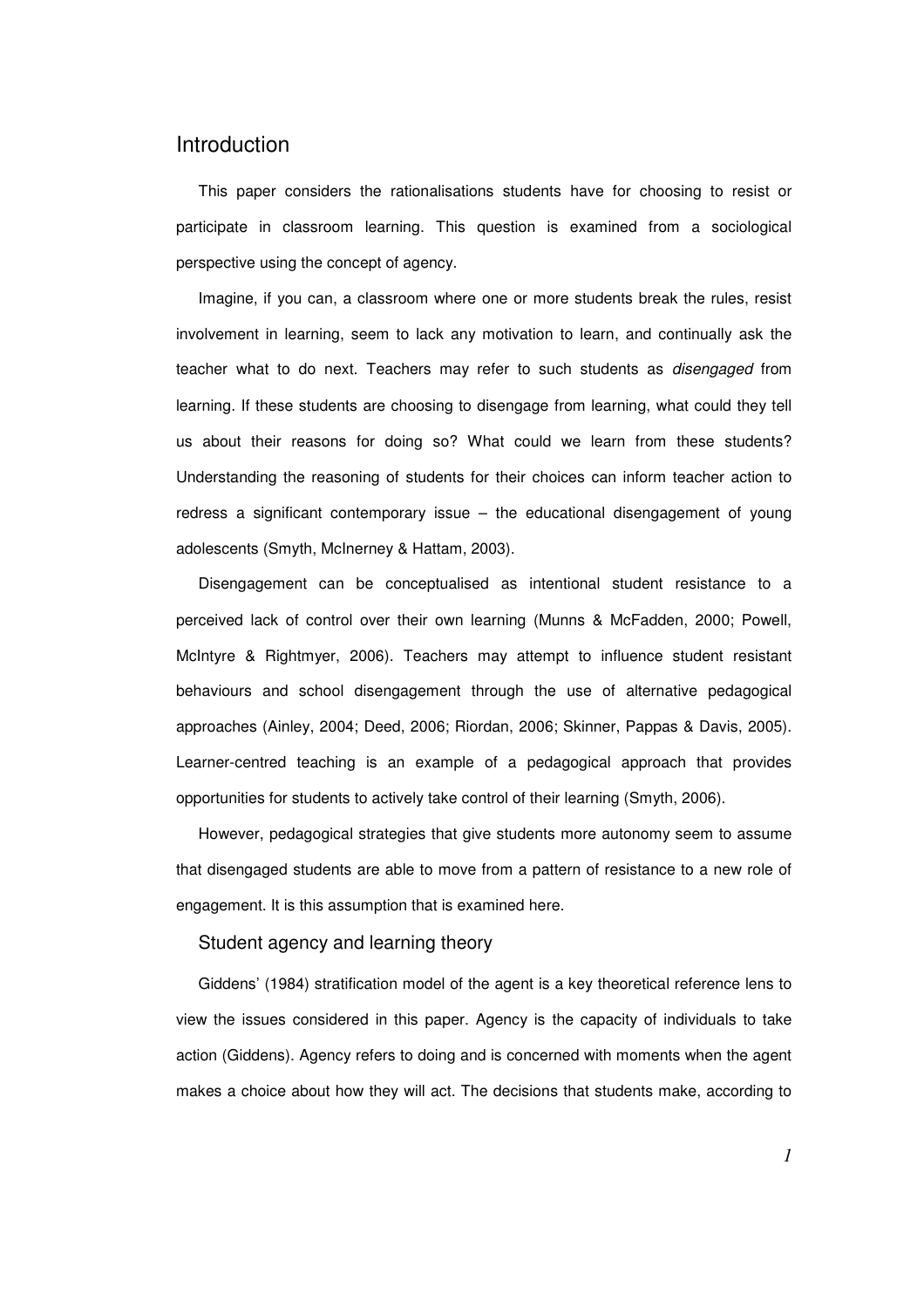Giddens, have consequences that are unintended, but which form the context for further action. An agent's rationalisation or 'theoretical understanding' for action is made up of both discursive reasons and implicit understandings about 'going on' in certain social situations (Giddens).

Bandura (1989) argues that examination of learning agency must consider the influence of self-efficacy. In particular, self-perceived inefficacy can prevent individuals from attempting a task that potentially could provide positive outcomes. In the case of the study reported in this paper; self-efficacy is likely to impact on a student's decisions about "what challenges to undertake, how much effort to expend … and how long to perservere" (Bandura, 1989, p. 1180). Even if students perceive that they are able to successfully complete classroom tasks they still make choices about effort and perserverence (Skinner, Pappas & Davis, 2005).

A number of differing perspectives on agency require acknowledgement. Thompson (1989) claimed that in institutions such as schools certain individuals have restricted opportunities for action. Conversely, King (2000) suggested that structural constraints were understandings, loosely agreed upon by individuals, which allow a broad range of possible practices. King (2000) argued that an action would be appropriate if it was regarded by others as meaningful, rather than if it followed a rule or social routine.

These views imply that consideration of the contexts where the disengaged students make choices about resistance or participation are an essential component of the analysis (Greener, 2002). Any agent does not operate as completely autonomous individuals, but are influenced by their context. In the case of students this context includes the classroom, teacher and other students. Within this context students are conceptualised as having power to make choices about resisting or participating in classroom tasks. Perhaps if students had no agency then the overt problem of disengagement would not exist.

Research Methodology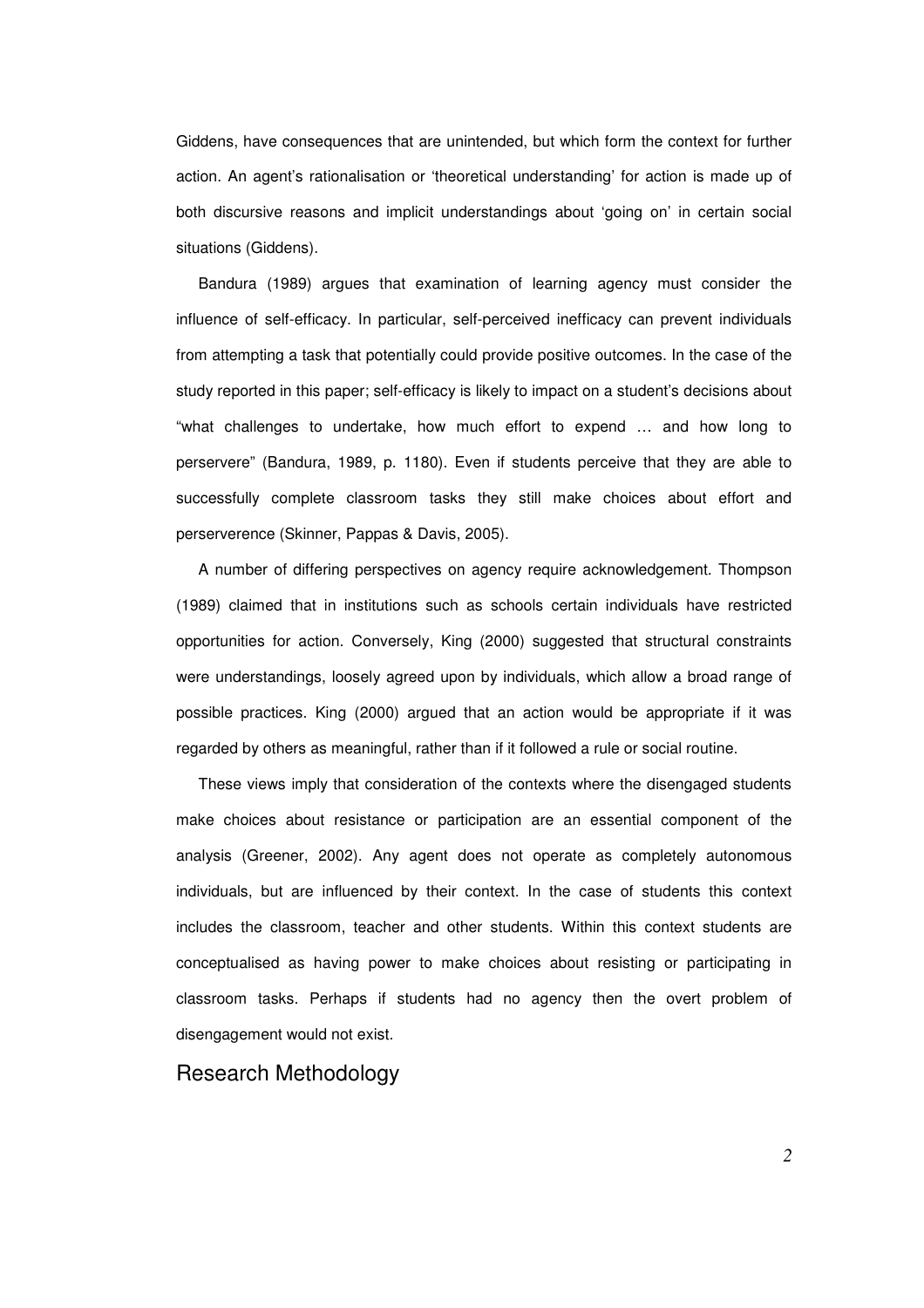#### Research design

A case study method in the manner described by Stake (1995) was used at one school site to study an instance of student disengagement. Case study data has the advantage of being strong in reality, and allowing attention to focus on the contextually unique features (Cohen, Manion & Morrison, 2000).

Data collection used a mixed method approach: interviews with teachers and students and classroom observation; and student online journal entries requiring mini-surveys to be completed for each new entry. The focus was on exploring 6th grade male student responses to teaching strategies that emphasized student choice in task content, presentation and assessment.

One school was used in order to gain an in-depth understanding of the issue of student disengagement, and thus data represents a snapshot of a specific time and place. Limited contextual data was gathered, such as parental interviews, or consideration of historical factors at the school.

Interviewing young adolescents about their perceptions of learning is problematic, as they were initially unable to articulate any considered conceptualisation of this abstract concept. To counter this, data from the interviews was considered against observational records and online journal entries.

Despite some potential criticisms about the generalizability of this research, this study provides an insight into the perspective of disengaged males about learning and contributes to greater understanding of this pervasive issue in schools.

#### Study context

The school used in this study is located in the central part of Victoria and draws its student cohort from a local population of approximately 2000 people. The major local industry is agriculture and related services. The Australian Bureau of Statistics' (ABS) Socio-Economic Indexes for Areas (SEIFA) index figure for the school's postcode was in the 50% percentile for Victoria (ABS, 2001). The local area is therefore likely to have a

*3*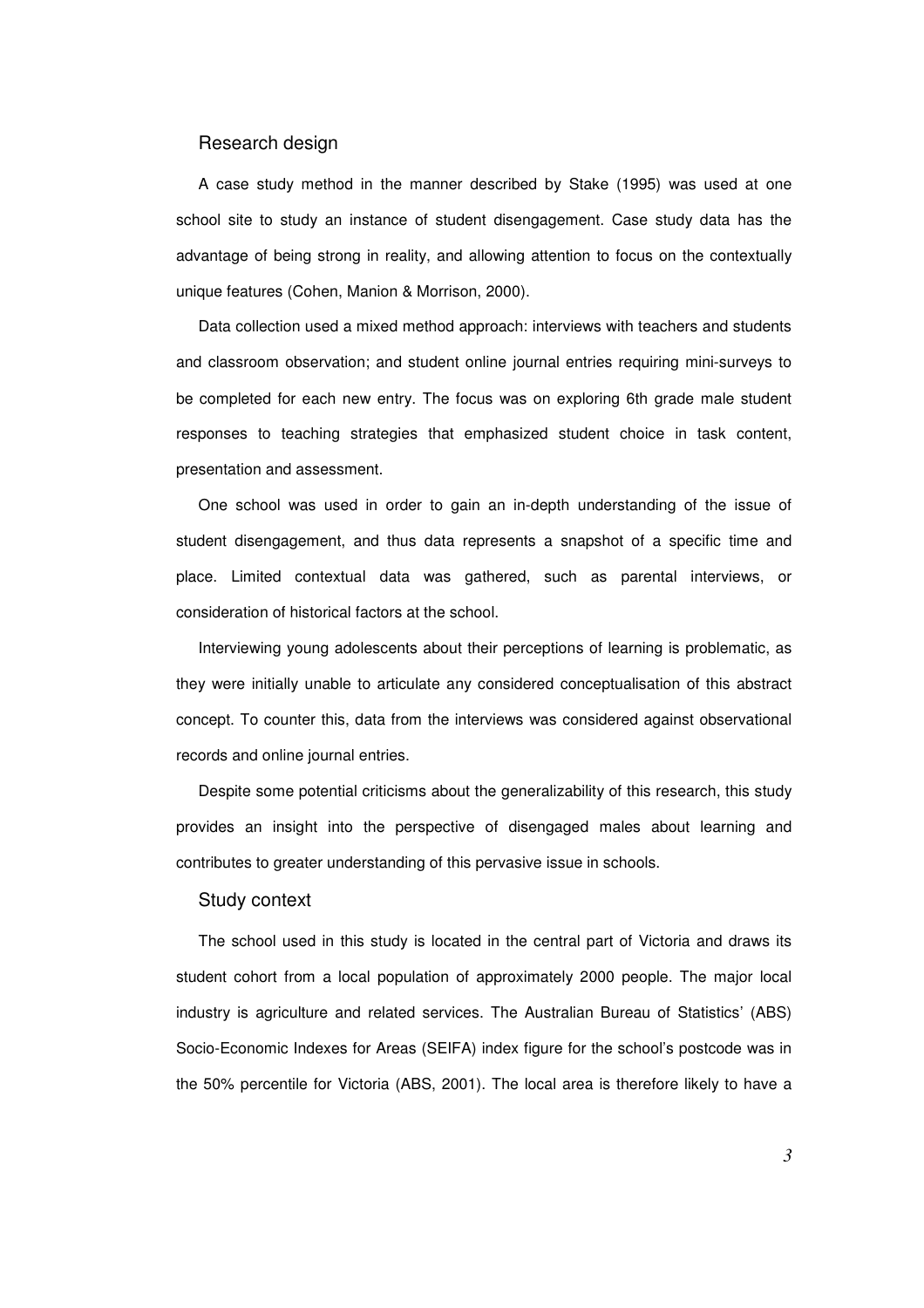higher proportion of individuals on low incomes and more employees in unskilled occupations.

The cluster of local schools in the surrounding area commenced a project in 2006 to increase the achievement level of boys in the middle years. This project was based on the findings of the Australian Government initiative Boys' Education Lighthouse Schools Stage One (Department of Education, Science and Training, 2003). The Lighthouse Schools report identified several guiding principles for educating boys including consideration of boys' learning style, involving students in learning activities, and being prepared to negotiate and discuss teaching and learning with students. The two Grade 5/6 female teachers, both experienced staff members at the school, were asked to implement strategies based on these findings, with a specific focus on giving the boys choice over content, approach and assessment. The data collection then focused on the boys' responses to being given increased autonomy and choice in the classroom.

#### **Participants**

Eleven 6th grade male students participated in this research project. These students were drawn from the two Grade 5/6 coeducational classes in a small elementary school in regional Victoria, Australia. This sample represents all 6th grade males enrolled at the school.

The elementary school, which has approximately 150 students, was selected based on state-wide statistical data from the Attitude to School Survey that showed these male students ranked in the bottom tenth percentile across schools in the State of Victoria in 2006 in terms of school connectedness, student motivation and learning confidence (Department of Education, 2006). The 6th grade male students participating in this study were percentage ranked 4th from the lowest score across all elementary schools in Victoria on the category of school motivation. This compares to the 6th grade female students from the same class who were percentage ranked 84th for the same category.

Data collection and analysis procedure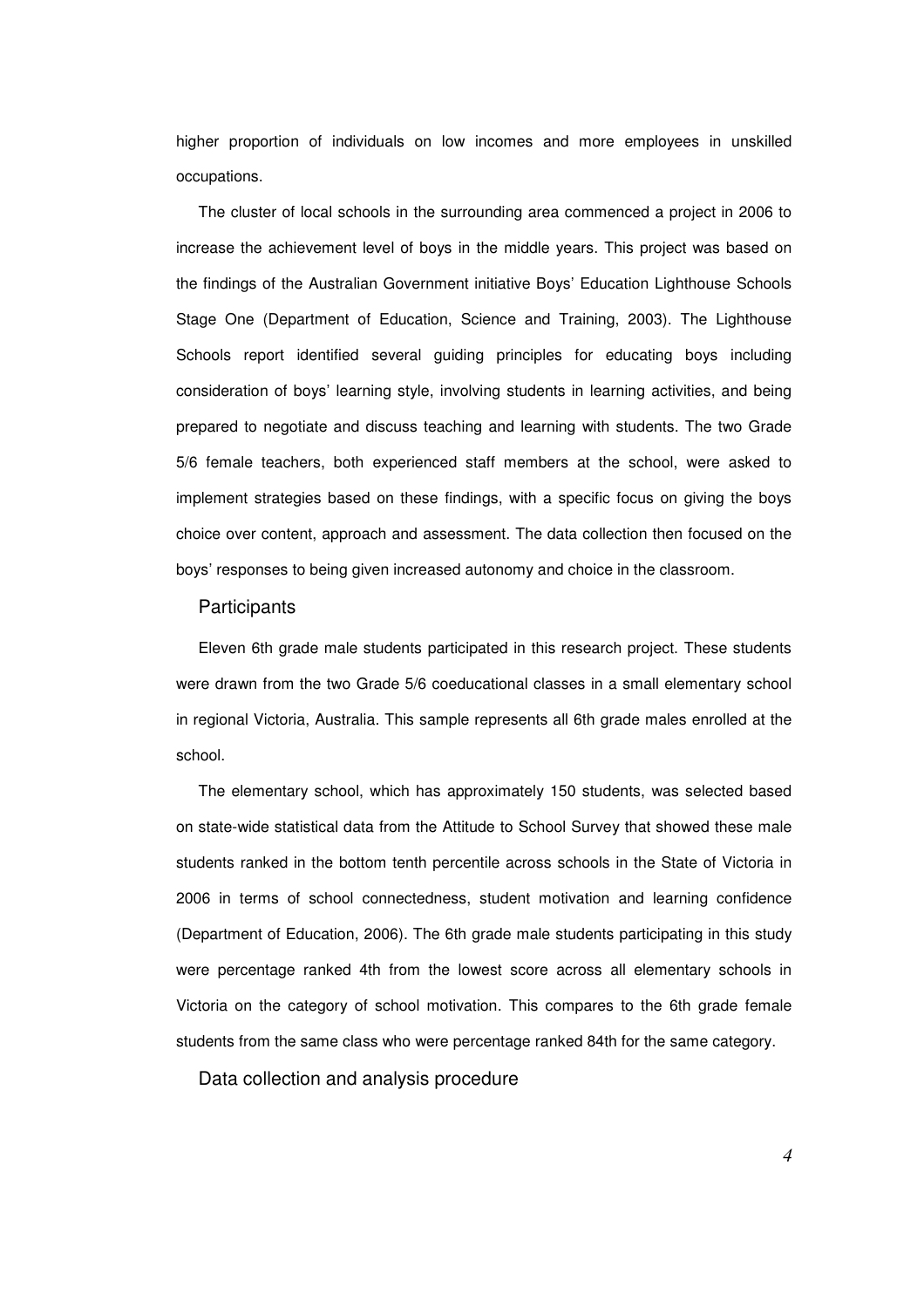Data collection occurred during 2006 and involved multiple interviews with 6th grade male students and their teachers; classroom observation and an innovative online journal kept by each of the student participants (Campbell & Deed, 2007).

Student participants were asked to use the online journal to recall and talk about recent classroom activities and tasks. The guiding questions for the student interviews focused on learning tasks, learning preferences, responses to classroom tasks, and their perceptions of being in control of their learning. Three interviews were conducted over several months, with one consequence being the building of a good relationship with the students. Interview questions were related to actual work being completed in the classroom.

Twenty days of classroom observation were conducted over eight months in 2006. Detailed notes were made about the tasks being completed by the students including specific comments about pedagogy and student autonomy and choice. Each student participant was described in terms of behaviour, such as participation, task focus, willingness to exert effort and rule-breaking; emotional reaction to tasks, teacher and peers; and cognitive investment, such as asking questions, taking responsibility for learning, choices made about content, task or assessment, concentration and reaction to difficulty or failure.

The data analysis involved a thematic analysis of the online journal, observation and interview data. The analysis was focused on the following themes identified from the research literature: student perceptions about learning and being in control of learning; student experience of making choices about learning; and student choices about resisting or participating tasks. NVivo was used to code for recurrent themes.

The student participant responses to online journal engagement questions were coded and entered into a spreadsheet. Two of the engagement questions asked students to rank, using a Likert scale, statements about their behaviour during the task. A third question asked them to select yes/no from a set of options. Average and standard

*5*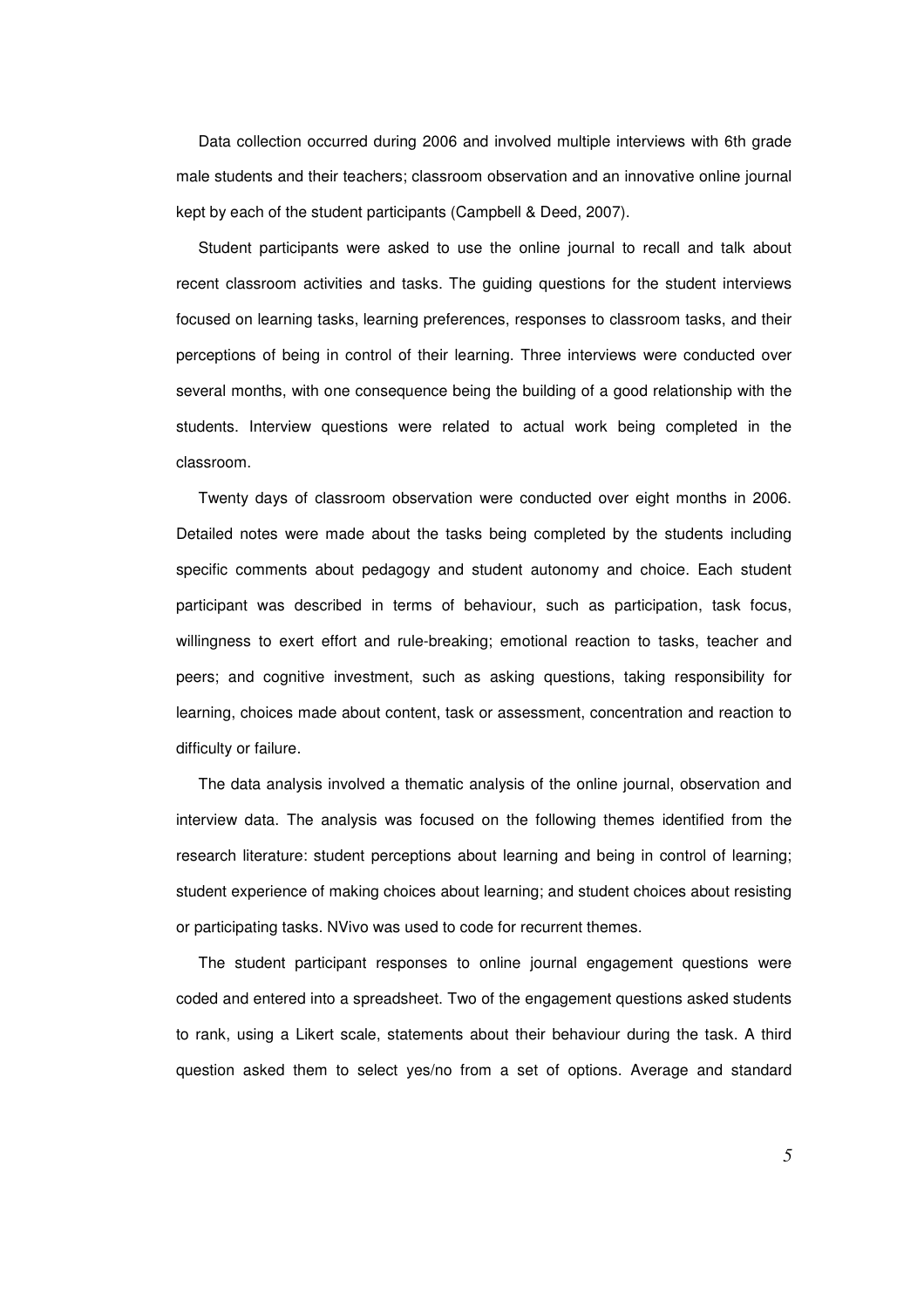deviation figures were calculated for a subset of student responses dealing with being in control of learning.

#### **Results**

Both teachers regularly used a number of strategies that emphasised student autonomy and choice. Tasks often involved students making choices about content, process or assessment options. Students usually made choices from a number of options presented by the teacher, and decisions were informed by the purpose of the task and assessment criteria being stated. Students were also encouraged to negotiate with the teacher. The teachers monitored student progress and tried to direct students into a challenging depth of learning.

Before examining student participant reasoning for their choices, it is pertinent to consider what choices they were observed making. Two observed activities are described below that were typical of participant behaviour.

#### Example 1: A day in the life of an athlete

During the Melbourne 2006 Commonwealth Games, students had to write a descriptive piece on a day in the life of an athlete. A draft copy was to be checked by the teacher prior to the final copy being typed.

Dan tried to get the task over and done with quickly. He screamed and shouted at others who tried to look at his work or make any comments about his writing ability. Dan initially wanted the teacher to do most of the revision work, such as fixing spelling errors. Dan was directed by the teacher to try looking in the dictionary, which he did attempt. Even though the bell rang he wanted his piece of work looked at again by the teacher to see if it was completed correctly.

Another student, Fred, appeared to intensely dislike this task. He stared, apparently bored, into space for ten minutes and then slowly started. He refused to let anyone get near him or look at his work, yelling "It's not worth it, it's a load of crap anyway" and "I don't care, I hate writing, I don't know how to do it". When the teacher eventually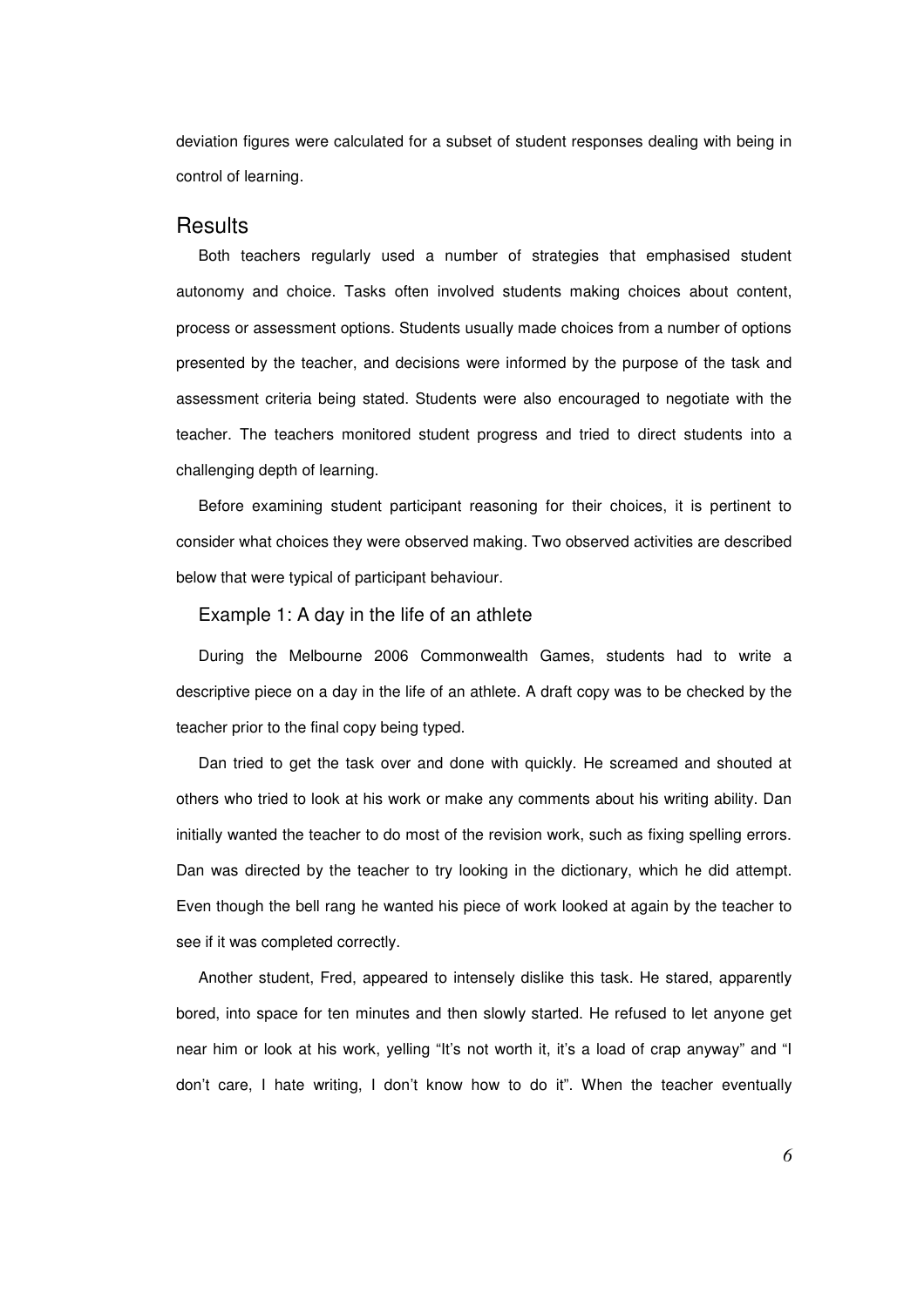convinced Fred to let her look at his work he showed no interest in taking up her suggestions.

Later that day Fred commented on his piece of writing in his online journal. In contrast to his overtly negative behaviour, Fred indicated that he was interested, put in a big effort, completed the task, did what he was supposed to do, understood what he had to do, concentrated hard, thought of a good idea, did not want to stop, and kept trying even though it was hard. Fred also signaled that he felt in control, clever, happy and successful. Clearly there was a disparity between Fred's observed behaviour and his reasoning and approach to this task. It is possible that Fred's online journal entry was, on this occasion, contrived. However, the researchers always found Fred to be an articulate interviewee who was brutally honest about his behaviour and the choices that he made in the classroom. Fred said that he often considered whether:

I am going to be stupid or not… Sometimes I just think should I do the work or should I distract everyone ... Or should I just sit there and do nothing and that happens sometimes.

After all students had submitted their work, Fred's piece was awarded the highest mark and published in the school newsletter. While Fred's observed behaviour would be categorised as disengaged, he was evidently cognitively engaged with this task.

#### Example 2: Estimation

This activity created a lot of excitement among the student participants. The teacher used different shaped containers that were filled with varying amounts of water. Students had to estimate the percentage of water in each container. Estimations were compared to the actual percentage and the error rate graphed. The purpose was for the error rates to decline during the activity.

After the correct measurement was read out for each container, there was a lot of whooping and yelling 'yes' and 'no'. Students were then completely silent and focused when water was being poured into the next container. Students demonstrated high levels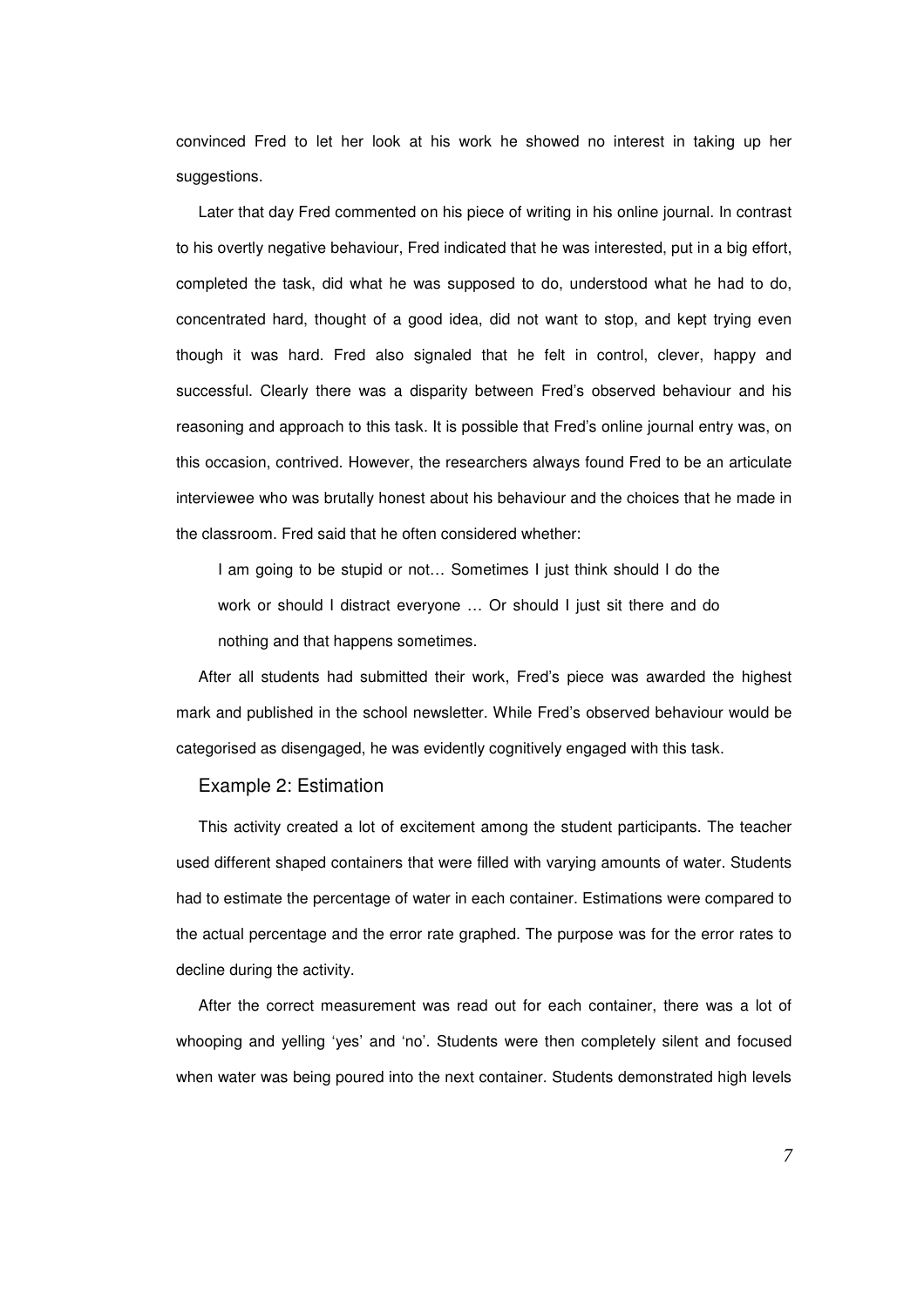of concentration and effort to produce clear and accurate graphs to show their declining error rate.

The students enthusiastically questioned the strategies they were using and were eager to try different techniques to improve their accuracy. In their keenness to reduce their error rate, some students decided to sit close to the front of the room so they could read the measurements on the side of the containers. This persisted after the teacher told them this was cheating and would only affect their own learning.

Four students commented on this task using the online journal. The student comments were coherent with their observed behaviour.

I enjoyed it. It was fun doing it... I now love maths. It was cool and exciting. (Dan)

Today we did maths. It was very interesting and fun. We did maths on percentages and I did not want to stop. (Raff)

Although the students agreed it was a fun and enjoyable activity, two commented that it was an easy task.

Today we did maths percentages it was fun I really like maths except I thought was a bit easy. (Billy)

Today in maths we did percentages I really enjoyed doing this kind of activity. It wasn't very hard we had to guess the percentages it was fun.

(Roy)

#### Being in control

Student participants' reasoning for their choices was examined by asking them about how they acted during tasks where they were given some autonomy; if they knew what being in control of their learning meant; and if they were ever in control of their learning.

One section of the online journal required students to rank aspects of their behavioural, affective and cognitive responses to a recent classroom task. Of the eightyone journal entries from the data collection period, twenty-three had a positive response to the item 'Today I felt in control'. Four of these journal entries were excluded from the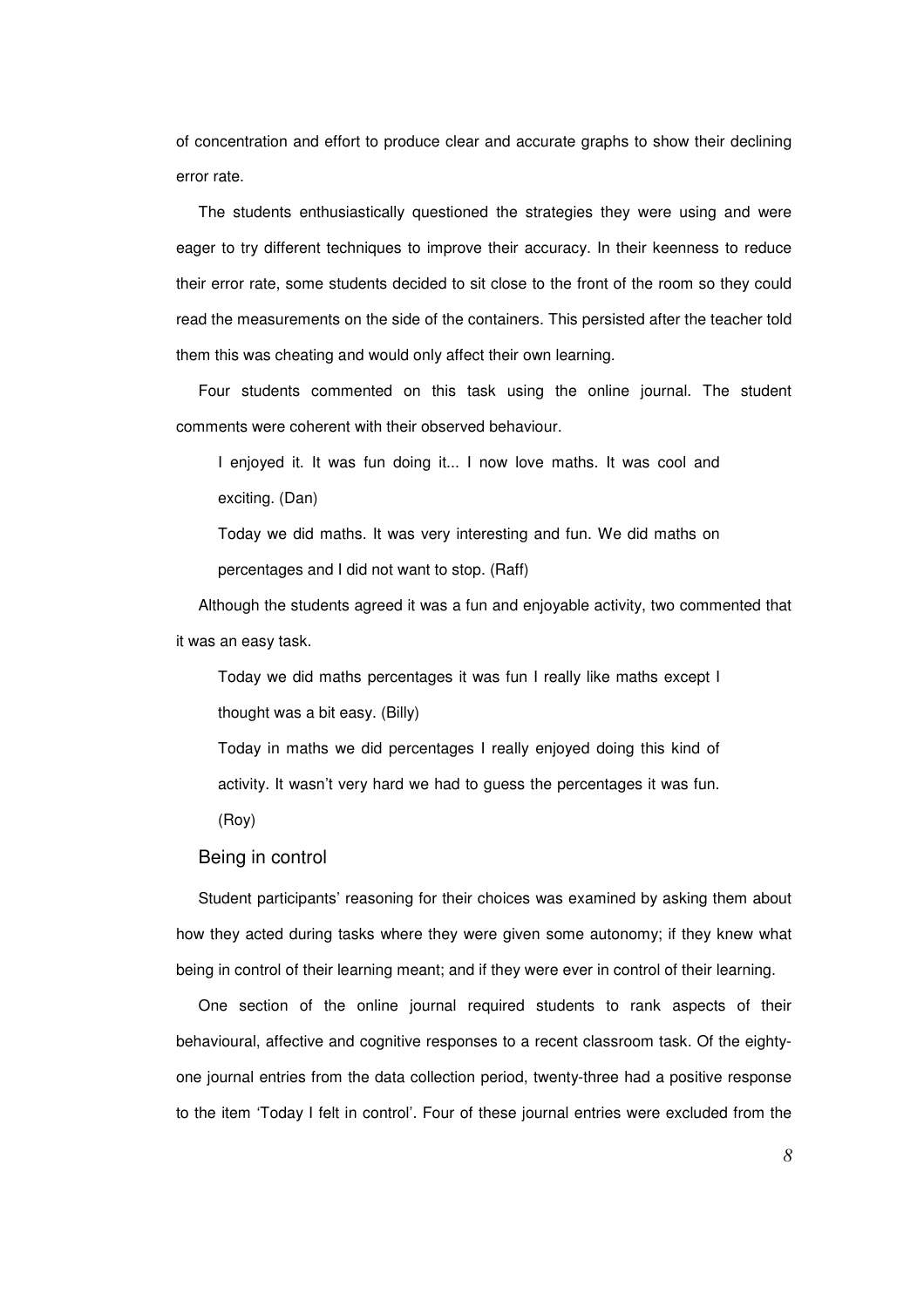data analysis because the students had ticked every possible item. The remaining nineteen journal entries were then collated and average rankings determined for all other items. These average rankings are shown in Tables 1, 2 and 3.

| Today I                       | Average ranking <sup>a</sup> | <b>Standard Deviation</b> |
|-------------------------------|------------------------------|---------------------------|
| Understood what I had to do   | 4.58                         | 0.69                      |
| Did what I was supposed to do | 4.11                         | 1.37                      |
| Completed the task            | 4.11                         | 1.41                      |
| Put in a big effort           | 3.74                         | 1.24                      |
| Was interested                | 3.74                         | 1.34                      |
| Did my own thing              | 2.47                         | 1.68                      |
| Interfered with others' work  | 1.63                         | 1.07                      |
| Got into trouble              | 1.42                         | 0.90                      |
| Argued with the teacher       | 1.37                         | 1.07                      |

Table 1. Student ranking of behaviours associated with being in control

Note.  $n = 19$ .

 $a_1$  = Not at all, 5 = Very strongly.

Table 1 shows that the participants associated understanding what to do, doing what you are supposed to do, and completing the task with being in control. Conversely, behaviours including interfering with others' work, getting into trouble and arguing with the teacher, had a low correlation with being in control.

Being in control was also associated with feeling of success, happiness, cleverness and importance (Table 2). Feelings such as anger, frustration and anxiety had a low correlation with being in control.

Learning behaviours associated with being in control (Table 3) were concentrating hard, making my own decisions, learning something important, trying even though it was hard and thinking of a good idea.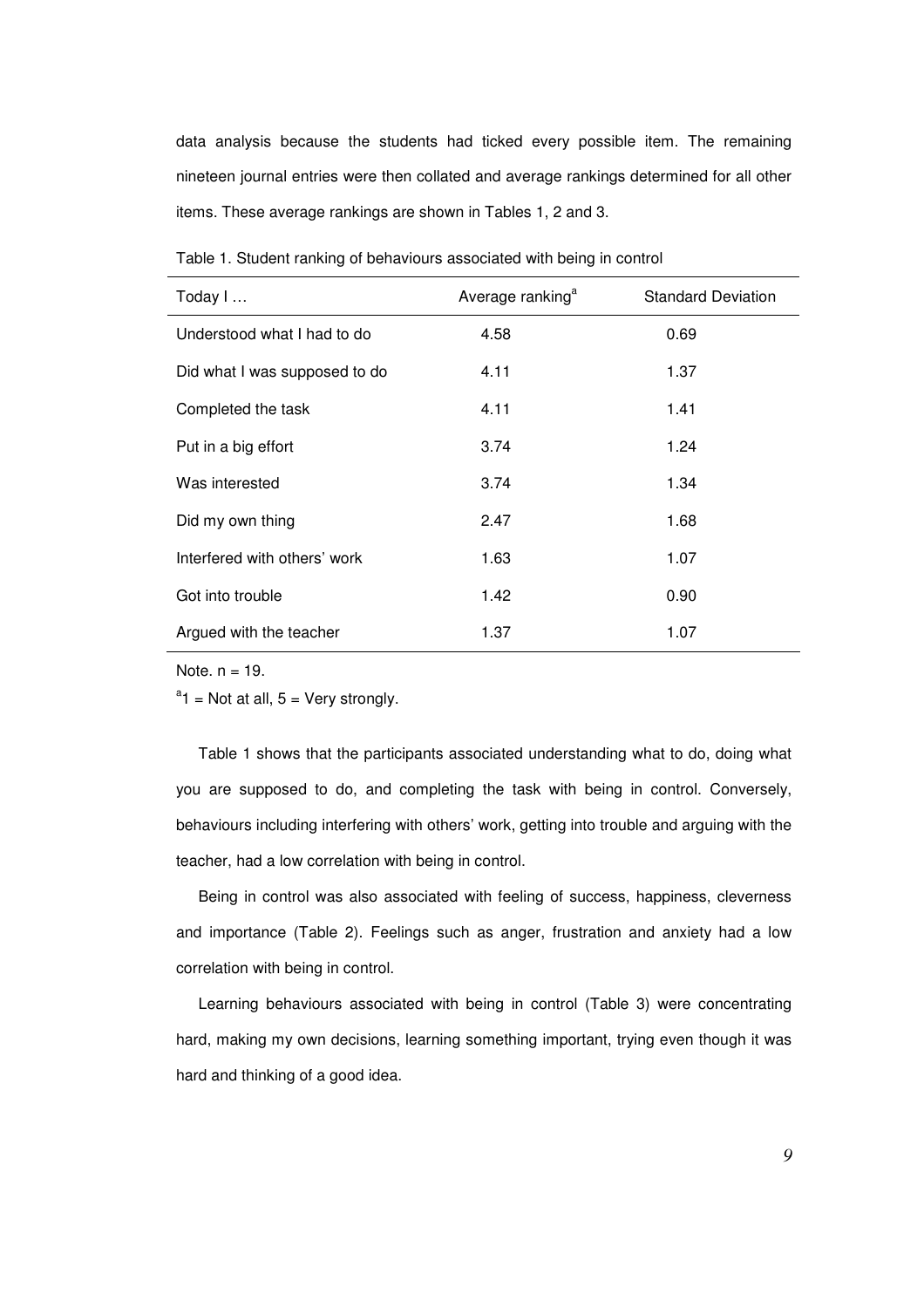| Today I felt | Average ranking <sup>a</sup> |
|--------------|------------------------------|
| In control   | 1                            |
| Successful   | 0.95                         |
| Happy        | 0.84                         |
| Clever       | 0.79                         |
| Important    | 0.68                         |
| Supported    | 0.37                         |
| Liked        | 0.32                         |
| Frustrated   | 0.26                         |
| Anxious      | 0.21                         |
| Curious      | 0.21                         |
| Crazy        | 0.21                         |
| Angry        | 0.05                         |
|              |                              |

Table 2. Student ranking of emotions associated with being in control

Note. n = 19.

 $a_0$  = No, 1 = Yes.

## Table 3. Student ranking of learning behaviours associated with being in control

| When I was working I                | Average ranking <sup>a</sup> | <b>Standard Deviation</b> |
|-------------------------------------|------------------------------|---------------------------|
| Concentrated hard                   | 4.42                         | 0.69                      |
| Made my own decisions               | 4.21                         | 0.92                      |
| Learnt something important          | 4.16                         | 0.96                      |
| Kept trying even though it was hard | 3.95                         | 1.58                      |
| Thought of a good idea              | 3.84                         | 1.26                      |
| Was responsible for my own learning | 3.74                         | 1.33                      |
| Did not want to stop                | 3.53                         | 1.54                      |
| Asked questions                     | 3.11                         | 1.32                      |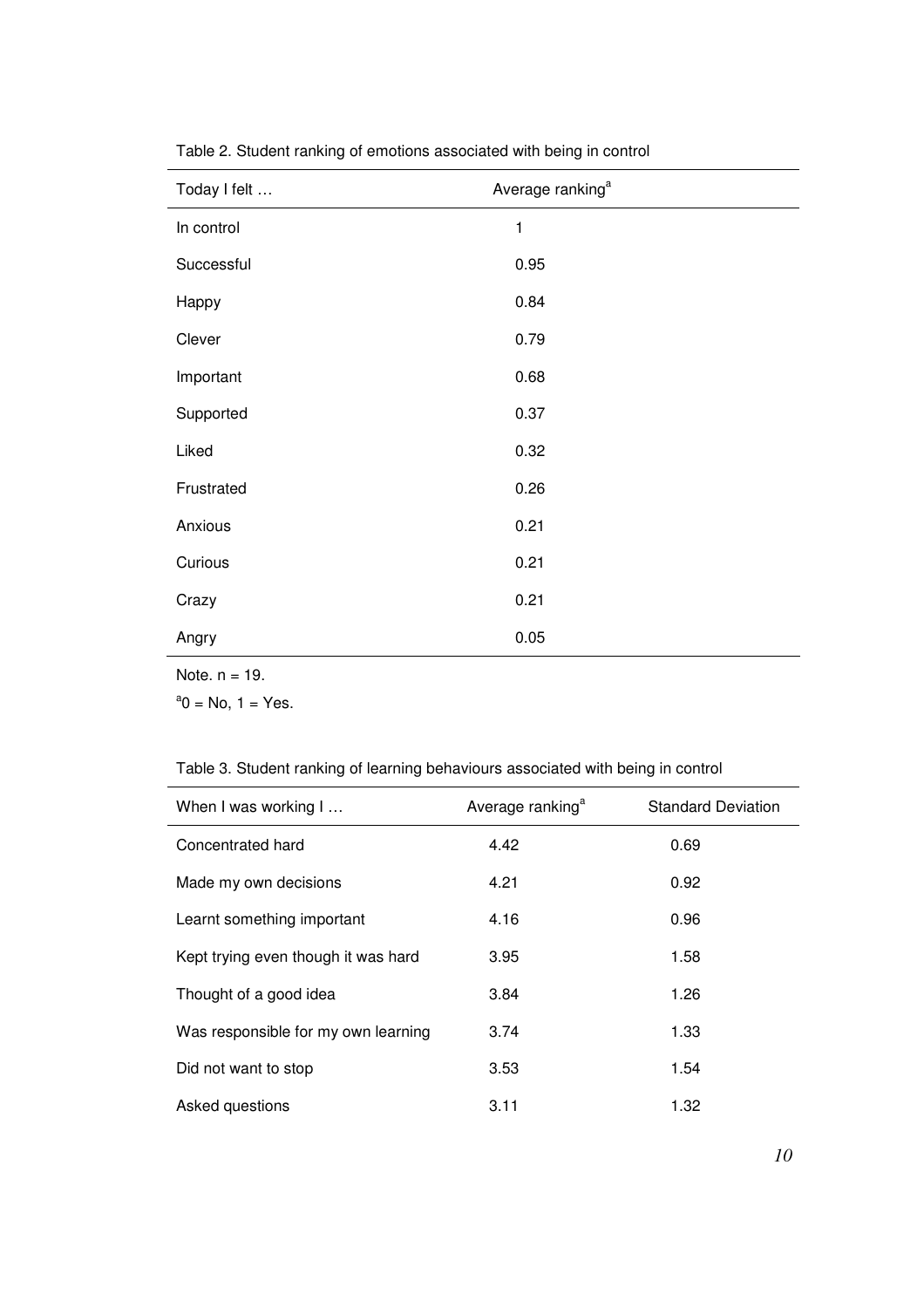| Helped another student   | 3.00 | 1.37 |
|--------------------------|------|------|
| Took part in discussions | 2.89 | 1.29 |
| Wasted time              | 2.05 | 1.08 |
| Did what I wanted to do  | 1.84 | 1.38 |

Note.  $n = 19$ .

 $a_1$  = Not at all, 5 = Very strongly.

Student participants appeared to reject autonomous learning behaviour in favour of compliance with teacher direction and getting it right. For instance, behaviours such as 'did my own thing' (Average ranking of 2.47), and 'did what I wanted to do' (0.84) had a low correlation with being in control.

The student interview data showed coherence with the online journal data. Being in control was clearly associated with doing work that was understood and could be completed as required.

Like to me it means that … you knew exactly what to do. (Tim)

Being in control you just know everything. (Raff)

When I am in maths ... I know what to do and I am good at it so like I am

in control. (Nick)

The student participants also preferred to be in control because this meant that they were not being told what to do by the teacher.

I prefer it when I am in control because you can't force someone to do something how you want it. (Fred)

I like to be able to do it myself without someone telling me everything to do. (Billy)

I like it better than just getting told to do something. (Tim)

## **Discussion**

Student participants: (a) had a limited view of learning; which (b) informed the rationalisation for their learning choices.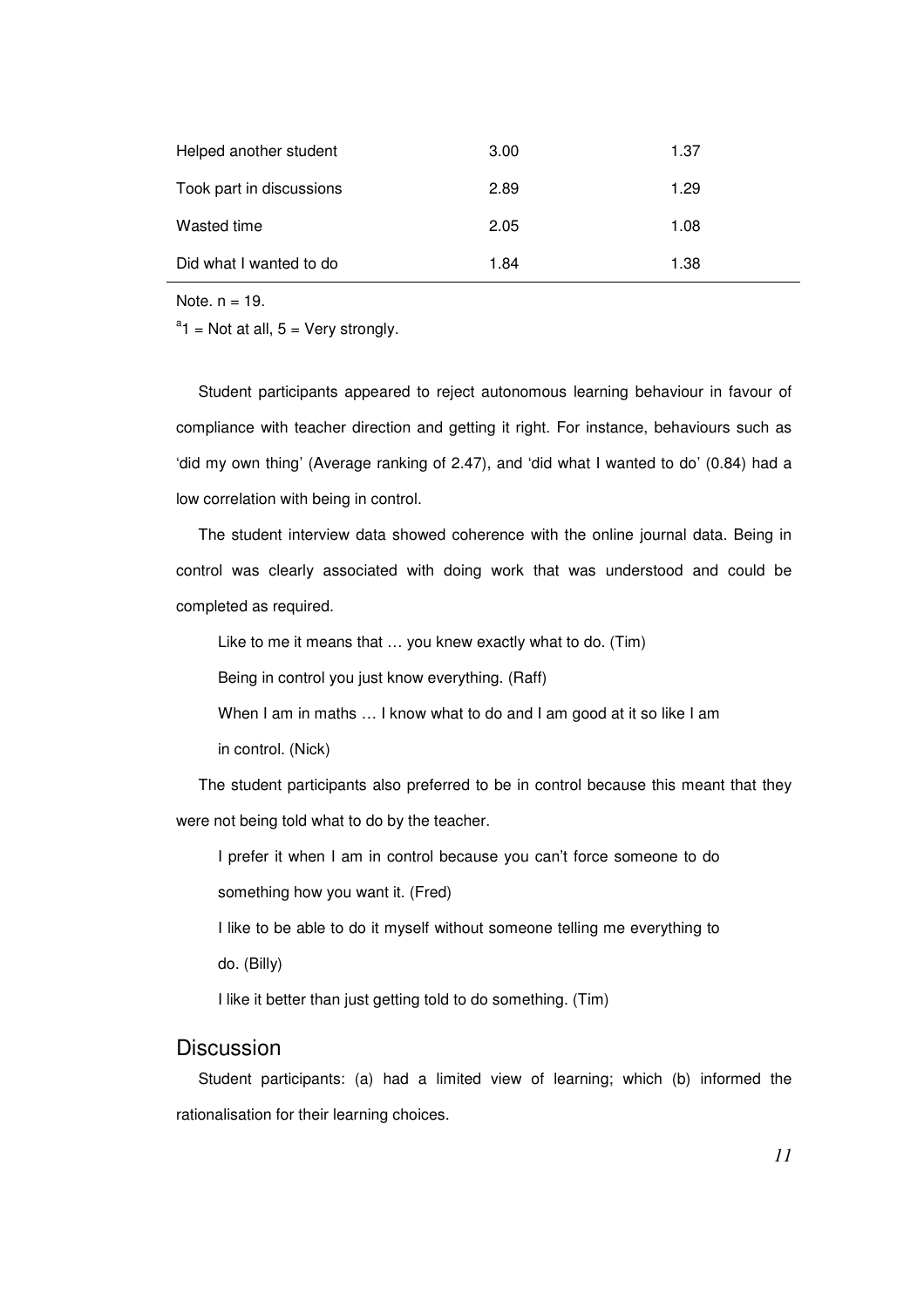#### A limited view of learning

The student participants liked being in control, meaning they preferred classroom situations where they knew what to do and how to do it correctly. Where students perceived they were not in control, they often handed responsibility for learning back to the teacher. For some students perceptions of being out of control resulted in feelings of anger, frustration and anxiety; and disruptive behaviour including interfering with others' work, getting into trouble and arguing with the teacher.

Fredricks, Blumenfeld and Paris (2004) examined the concept of school engagement, and an overview of their findings is shown in Table 4. The behaviour of the student participants contrasts with many of these aspects of school engagement. Specifically in relation to learning, there was little evidence that the student participants used any selfregulation strategies; or that their motivation reflected an intrinsic or mastery orientation. This indicates that important elements of learning are missing from the student participants' construction of learning. Carnell (2005, p. 282) identified a similar perspective among Year 8 students who often spoke "about their 'work' rather than their learning".

| Aspect      | Description                                                                                                                  |
|-------------|------------------------------------------------------------------------------------------------------------------------------|
| Behavioural | Positive conduct: adherence to classroom rules and routines                                                                  |
|             | Involvement in learning: effort, persistence, concentration and<br>asking questions                                          |
| Emotional   | Affective reactions in the classroom: interest, boredom, anger,<br>sadness and anxiety                                       |
|             | Connectedness with school: sense of belonging                                                                                |
|             | Task value: enjoyment, importance of doing well, importance of<br>task to future goals, and cost                             |
| Cognitive   | Investment in learning: preference for challenge, positive coping in<br>face of failure and commitment to understanding work |
|             | Motivation to learn: intrinsic, mastery approach                                                                             |

Table 4. School engagement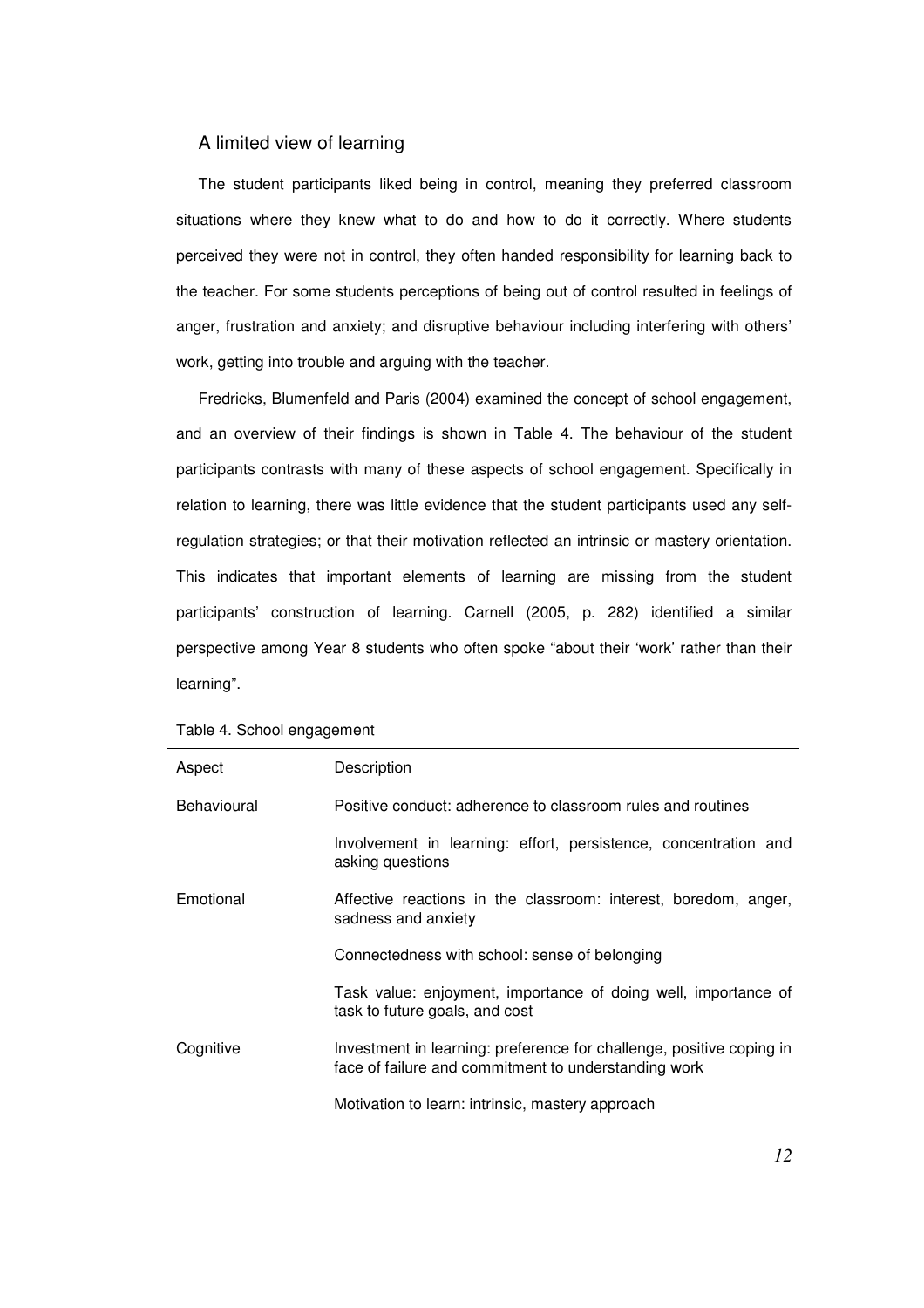#### Note. Based on Fredricks et al. 2004

Watkins, Carnell, Lodge, Wagner and Whalley (as cited in Carnell, 2005, p. 282) made the point that effective learning is driven by learner agency that is informed by meta-learning. In the case of the student participants, their learning agency is seemingly informed by a limited view of learning. The students were more likely to participate in a task where they understood what to do and they believed they had the capacity to complete it successfully.

The student participants' rationalisation for being in control of learning also included behaviours such as concentrating hard, making my own decisions, learning something important, trying even though it was hard and thinking of a good idea. This probably reflects the students' tacit understanding of appropriate ways to learn in the classroom. This knowledge appeared to be moderated, when it came to 'doing', by a perceived need to be successful. This was evident in the observational example of the mathematics estimation task. The students were engaged in this task, although some acknowledged it was relatively simple. Despite this, there were students who tried to cheat in order to improve their accuracy. In this instance, being successful appeared to be more important than learning.

These findings are consistent with prior research linking student beliefs about their efficacy to complete a task to academic disengagement (Legault, Green-Demers & Pelletier, 2006). The crucial aspect of these findings is that they show that disengaged students are making choices about participation in classroom tasks based on a limited view about learning. This does not imply that disengaged students always make ineffective choices about their learning. It does however signal that a limited view of learning is an influential variable in sustaining a general pattern of disengagement.

Student rationalisation for learning choices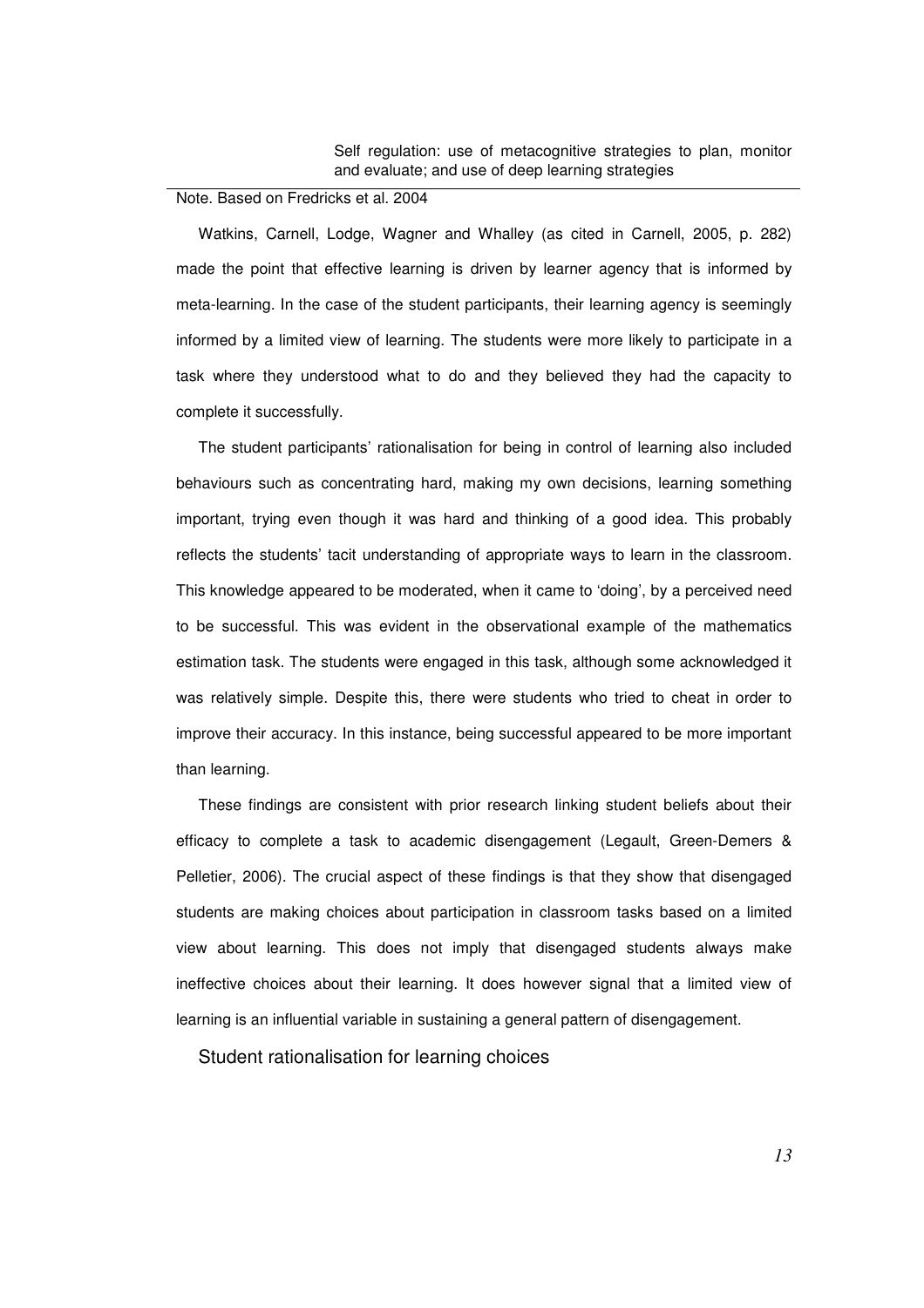Giddens' (1984) stratification model of the agent is useful in interpreting these findings. The student participants in this study were able to provide reasons for their actions, and also demonstrated an understanding of the context of these actions. Giddens makes clear that agents operate with a 'theoretical understanding' of the reasons for their activity, and reflexively monitor their competence against this knowledge. The strength of Giddens model is its emphasis on agents being responsive to their understandings of the routines and structures of the context for action.

The student participants were competent in that they were knowledgeable about an appropriate, albeit limited, way to act in their classroom interactions. Being compliant with teacher direction and wanting to get work correct, or being willing to 'play the game', is a sound basis for engagement and persistence with school (Knesting & Waldron, 2006). However, the student participants used this pragmatic, although limited, knowledge as the basis for making choices about engaging and disengaging from classroom tasks and interactions.

Learning was thus rationalised by the students as mainly concerned with compliance and achievement. Tasks perceived by students as either boring or challenging led to behaviours including anger, frustration, arguing with teacher, getting into trouble or wasting time. Prior studies have shown that teachers may respond by using pedagogical strategies that they estimate will lead to less aggressive resistance (Powell et al. 2006). This is consistent with Haberman's contention (as cited in Smyth, 2006, p. 295) that students influence the behaviour of teachers. "Students reward teachers by complying. They punish by resisting." Resisting difficult tasks implies that the students are not accepting any responsibility for their learning.

Explicit disengaged behaviour in the classroom, such as the expression of anger, appeared to be broadly accepted by other students. The general pattern of disengagement among all the 6th grade males implies that they were "orienting themselves to other individuals given their mutual self-understandings" (King, 2000, p. 372). The consequence of these shared practices of disengagement is a context where

*14*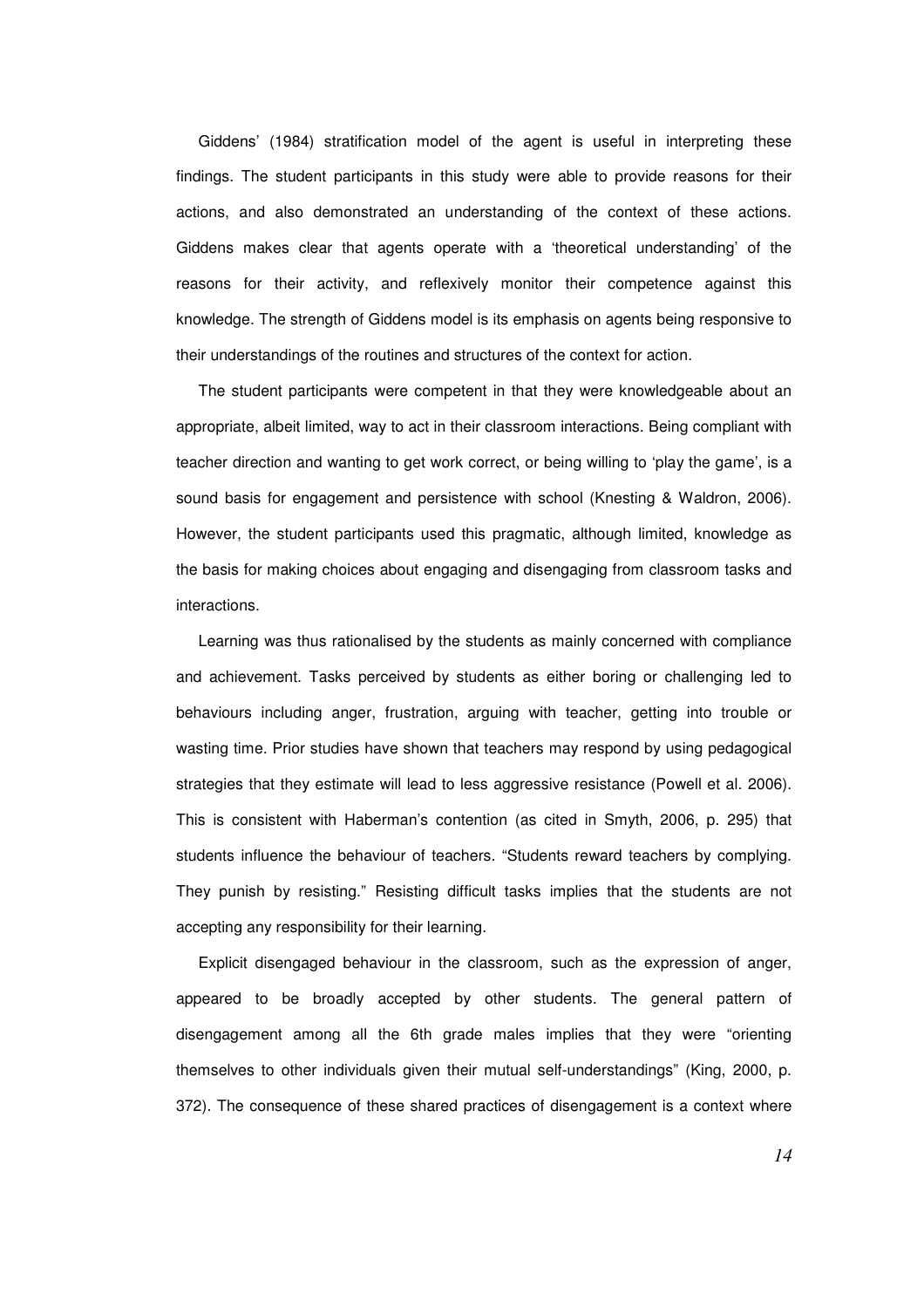tasks are responded to within a habitual cycle of resistance. Disengaged students are more likely to draw on current understandings about resistant practices to inform responses to new tasks (King, 2000). The student participants expected, and were expected, to behaviourally disengage at some stage during a classroom task. Academic engagement is thus a choice informed by context; even if students' perceive they could complete the task successfully (Skinner, Pappas & Davis, 2005).

Being able to complete a task successfully means that a student could choose to appear behaviourally disengaged while simultaneously being cognitively engaged. This was demonstrated in the writing task about a day in the life of an athlete. Dan and Fred were both behaviourally disruptive, yet they wanted to correctly complete the task. These two students' task participation was masked by overt resistance informed by the contextual pattern of disengagement within that classroom.

It seems that the pedagogical structure of the classroom was *loose* enough to allow the students to choose to act in a number of different ways. Disengaged behaviour may become a legitimate behaviour if the action is validated by peers (King, 2000). The meaningful interactions of the male students were with their peers. An issue not directly examined in this paper is whether the teacher also validated disruptive behaviour by tolerating, or even accepting it, as a part of normalised response to set tasks.

The actions of disengaged students can never be absolutely determined and represents an "imaginative … response to the specific contexts within which action unfolds" (Emirbayer & Mische, 1998, p. 1004). Disengaged students have a capacity to engage and disengage that is informed by their limited view of learning and influenced by their tacit understanding of the classroom context. A moment that illustrates this point was during a relatively simple mathematics estimation task where some students chose to cheat in order to increase their probability of success.

#### **Conclusion**

This paper examined the choices made by a group of 6th grade males to either resist or participate in learning. These choices were responsive to the perceived characteristics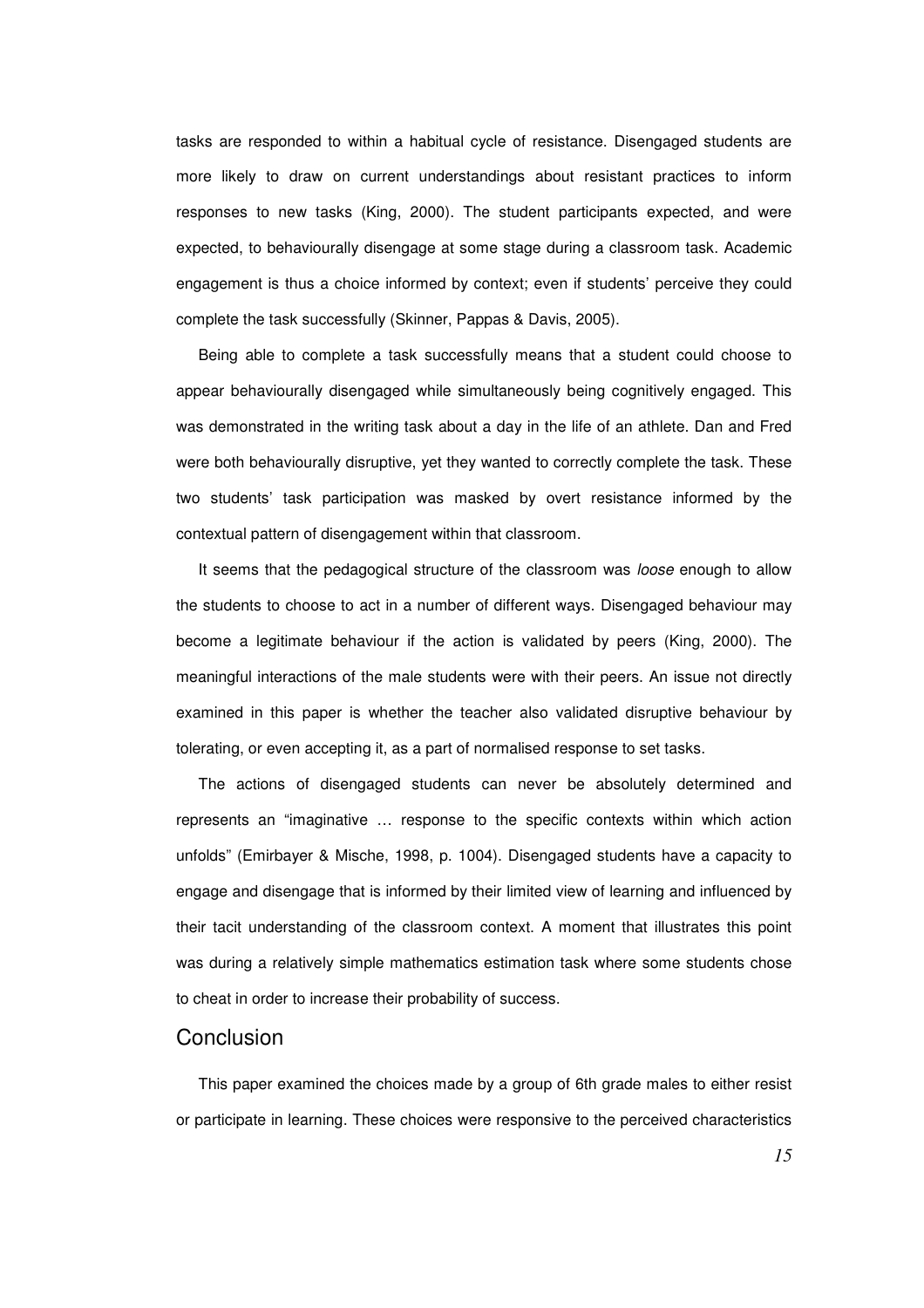of the task, and the students' understanding of the routines of their local context, specifically their habitual disengaged behaviours. The basis for their reasoning was a reflexive view of learning that was largely bounded by their perceptions about the possibility of being successful.

The student participants were neither fully disengaged nor engaged, yet the overall pattern was one of disengagement. Consistent with prior research, student perceptions about being in control of learning were a key influence in their academic engagement (Munns & McFadden, 2000; Powell et al. 2006).

It has been suggested that pedagogical strategies that emphasise student-centred learning may be a technique to reengage resistant students (Ainley, 2004; Riordan, 2006; Skinner et al. 2005; Smyth, 2006). This paper presents an argument that the use of approaches that emphasise choice and agency need to be complimented by strategies that address the student's limited ideas about learning. An important starting point is asking students for their views about learning (Riley, Ellis, Weinstock, Tarrant, & Hallmond, 2006).

Disengagement is a complex phenomenon, and this paper has provided one limited snapshot of a group of male students. It is clear that the in-depth examination of classroom culture and context does reveal some important clues for teachers to use in tackling this significant classroom problem.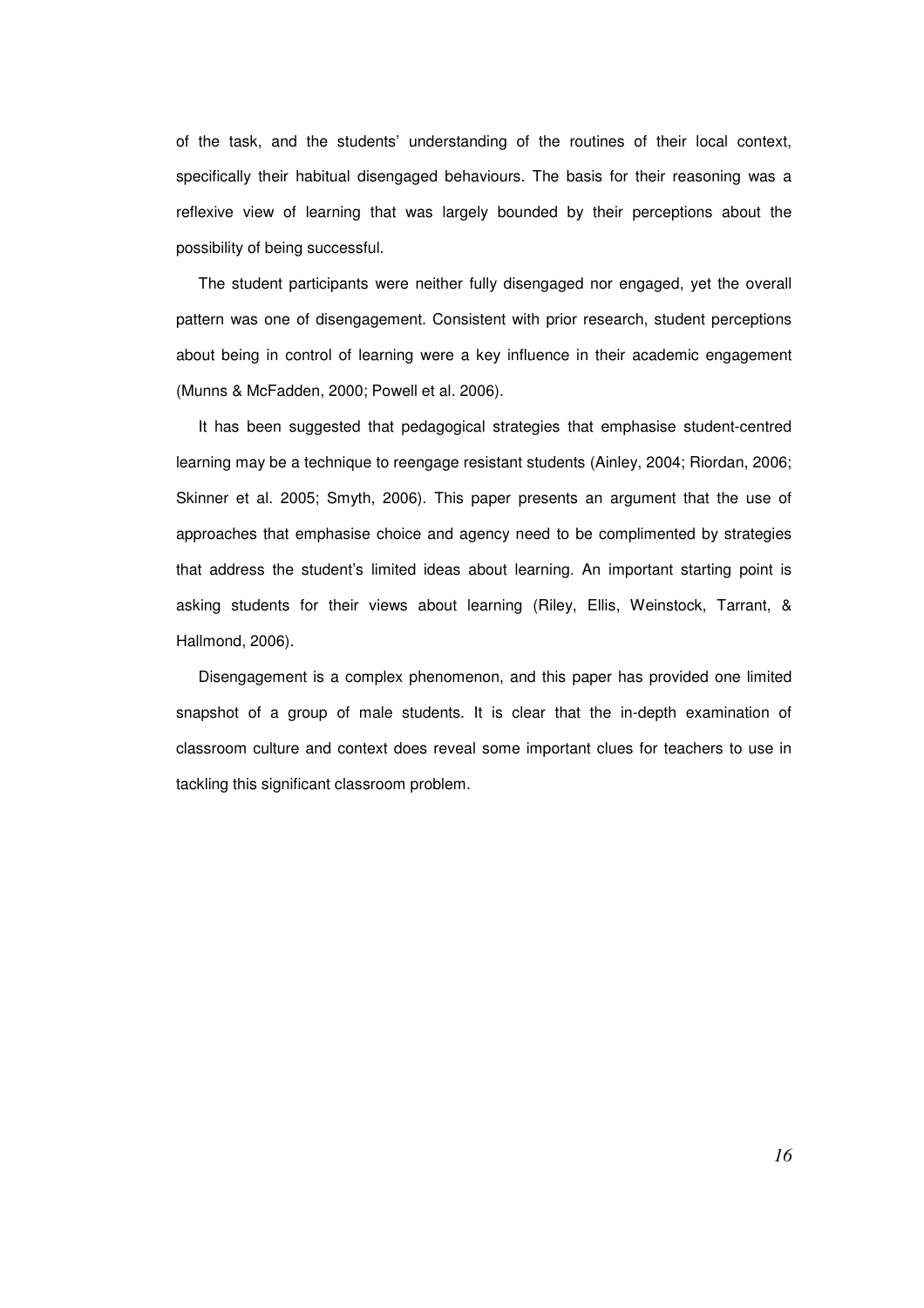## *References*

Ainley, M. (2004). What do we know about student motivation and engagement? Paper presented at Australian Association for Research in Education 2004 Conference. Retrieved February 17, 2006, from http://www.aare.edu.au/04pap/.

Australian Bureau of Statistics (2001) Census of Population and Housing: Socio-Economic Indexes for Areas (SEIFA), Australia – Data Cube only 2001 [Data file] Available from Australian Bureau of Statistics Web site http://www.abs.gov.au.

Bandura, A. (1989). Human agency in social cognitive theory. American Psychologist, 44, 1175-1184.

Campbell, C. & Deed, C. (2007). Using an online journaling tool to collect rich self reflection data with elementary school children. In C. Crawford et al. (Eds.), Proceedings of Society for Information Technology and Teacher Education International Conference 2007 (pp. 1926-1930). Chesapeake, VA: AACE.

Carnell, E. (2005). Understanding and enriching young people's learning: Issues, complexities and challenges. Improving Schools, 8, 269-284.

Cohen, L., Manion, L & Morrison, K. (2000). Research Methods in Education (3rd ed.). London: Routledge-Falmer.

Deed, C. (2006). Teacher perspectives on early intervention for students at-risk of educational disengagement. The International Journal of Interdisciplinary Social Sciences, 1, 45-51.

Department of Education (2006). [Attitudes to school survey for 'X' Primary School Year 5/6 data] Unpublished raw data.

Department of Education, Science and Training (2003). Meeting the Challenge Final Report: Guiding Principles for Success from the Boys' Education Lighthouse Schools Programme Stage One. Canberra: DEST.

Emirbayer, M. & Mische, A. (1998). What is agency? The American Journal of Sociology, 103, 962-1023.

Fredricks, J.A., Blumenfeld, P.C., & Paris, A.H. (2004). School engagement: Potential of the concept, state of the evidence. Review of Educational Research, 74, 59-96.

Giddens, A. (1984). The constitution of society: Outline of the theory of structuration. Cambridge: Polity Press.

Giddens, A. (1989). A reply to my critics. In D. Held & J.B. Thompson (Eds.), Social theory of modern societies: Anthony Giddens and his critics (pp. 249-301). Cambridge: Cambridge University Press.

Giddens, A. & Pierson, C. (1998). Conversations with Anthony Giddens: Making sense of modernity. Stanford: Stanford University Press.

Greener, I. (2002). Agency, social theory and social policy. Critical Social Policy, 22, 688-705.

King, A. (2000). The accidental derogation of the lay actor: A critique of Giddens's concept of structure. Philosophy for the Social Sciences, 30, 362-383.

Knesting, K. & Waldron, N. (2006). Willing to play the game: How at-risk students persist in school. Psychology in the Schools, 43, 599-611.